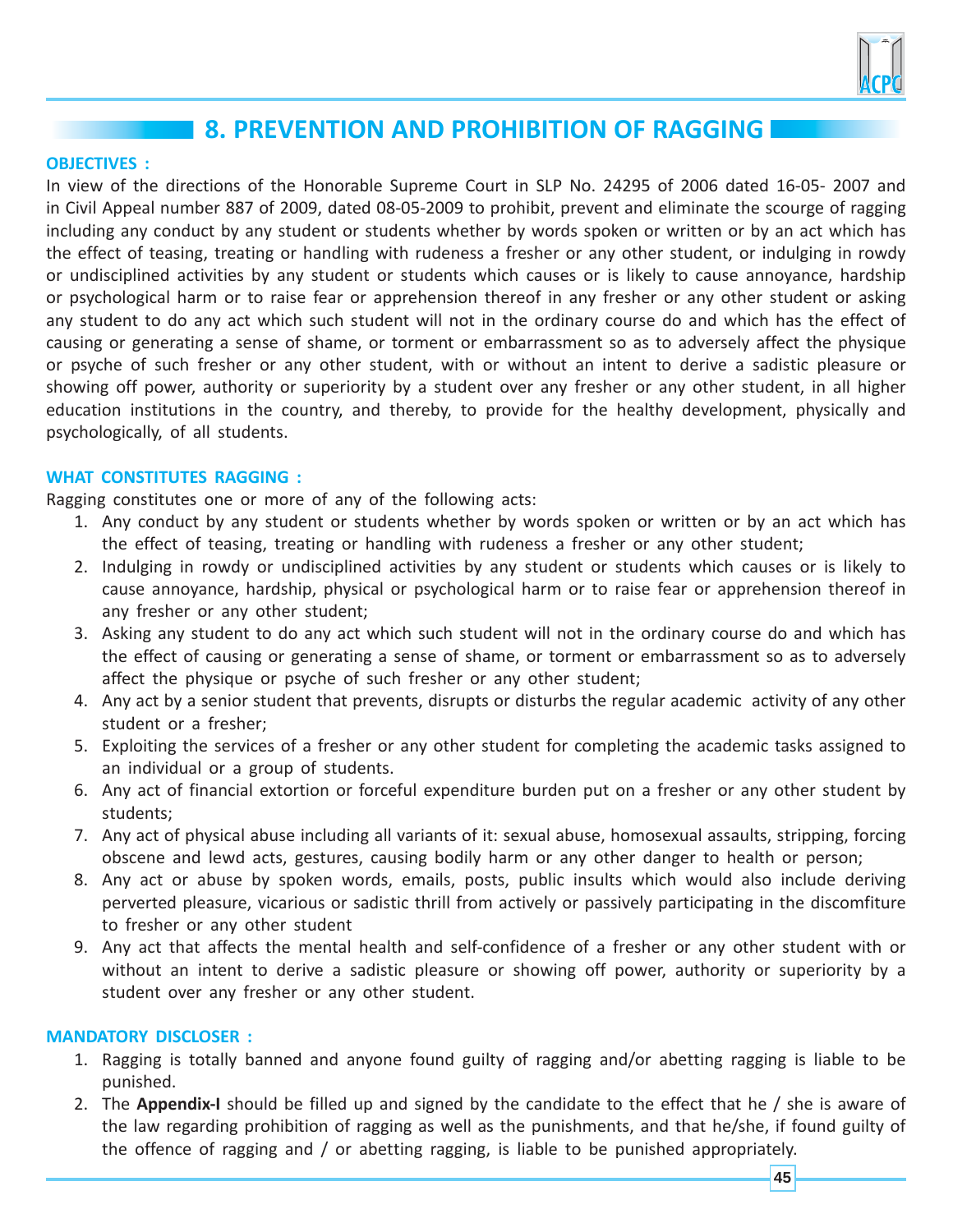

- 3. The **affidavit-II** should be signed by the parent/guardian of the applicant to the effect that he/she is also aware of the law in this regard and agrees to abide by the punishment meted out to his/her ward in case the latter is found guilty of ragging and / or abetting ragging.
- 4. A student seeking admission to the hostel shall have to submit another **affidavit-III** along with his/her application for hostel accommodation that he  $/$  she is also aware of the law in this regard and agrees to abide by the punishments meted out if he / she is found guilty of ragging and / or abetting ragging.
- 5. The first year students should desist from doing anything against their will even if ordered by the seniors, and that they have nothing to fear as the institution cares for them and shall not tolerate any atrocities against them.
- 6. A student securing admission to a particular institute shall have to submit concern affidavits to the principal of institute.

## **ACTIONS TO BE TAKEN AGAINST STUDENTS FOR INDULGING AND ABETTING RAGGING IN TECHNICAL INSTITUTIONS :**

- 1. The punishment to be meted out to the persons indulged in ragging has to be exemplary and justifiably harsh to act as a deterrent against recurrence of such incidents.
- 2. Every single incident of ragging a First Information Report (FIR) must be filed without exception by the institutional authorities with the local police authorities.
- 3. The Anti-Ragging Committee of the institution shall take an appropriate decision, with regard to punishment or otherwise, depending on the facts of each incident of ragging and nature and gravity of the incident of ragging.
- 4. Depending upon the nature and gravity of the offence as established the possible punishments for those found guilty of ragging at the institution level shall be any one or any combination of the following,
	- a. Cancellation of admission
	- b. Suspension from attending classes
	- c. Withholding / withdrawing scholarship / fellowship and other benefits
	- d. Debarring from appearing in any test / examination or other evaluation process
	- e. Withholding results
	- f. Debarring from representing the institution in any regional, national or international meet, tournament, youth festival, etc.
	- g. Suspension / expulsion from the hostel
	- h. Rustication from the institution for period ranging from 1 to 4 semesters
	- i. Expulsion from the institution and consequent debarring from admission to any other institution.
	- j. Collective punishment: when the persons committing or abetting the crime of ragging are not identified, the institution shall resort to collective punishment as a deterrent to ensure community pressure on the potential raggers.

An appeal against the order of punishment by the Anti-Ragging Committee shall lie,

- 1. In case of an order of an institution, affiliated to or constituent part, of the University, to the Vice-Chancellor of the University;
- 2. In case of an order of a University, to its Chancellor.
- 3. In case of an institution of national importance created by an Act of Parliament, to the
- 4. Chairman or Chancellor of the institution, as the case may be.

The institutional authorities shall intimate the incidents of ragging occurred in their premises along with actions taken to the Council form time to time.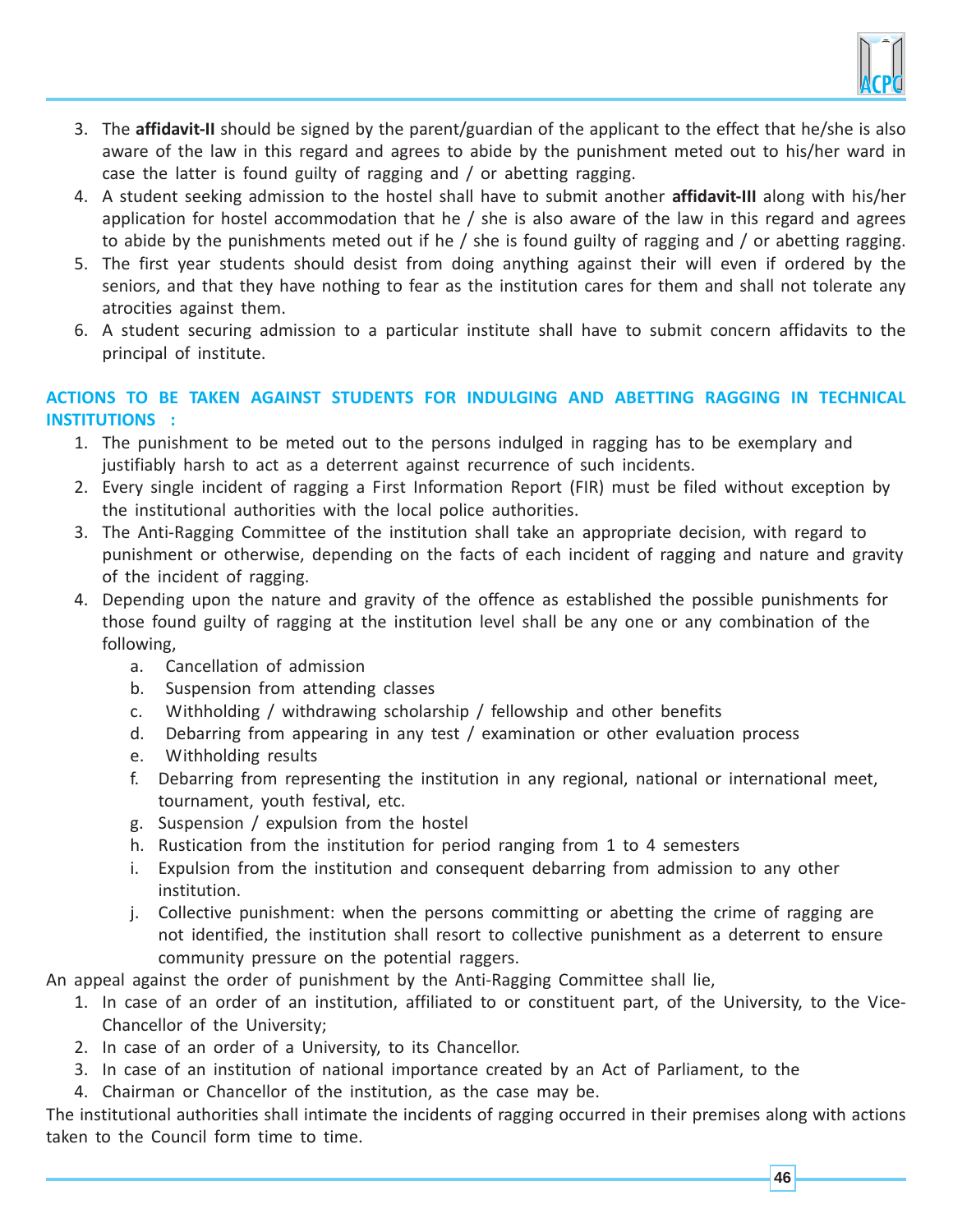

## **APPENDIX - I : AFFIDAVIT BY THE STUDENT**

I, \_\_\_\_\_\_\_\_\_\_\_\_\_\_\_\_\_\_\_\_\_\_\_\_\_\_\_\_\_\_\_\_\_\_\_\_\_\_\_\_\_\_\_\_\_\_\_\_\_\_\_\_\_\_\_\_\_\_\_\_\_\_\_\_\_\_\_\_\_\_\_\_\_\_\_\_\_\_\_\_ (full name of student

with admission / registration / enrolment number) s/o - d/o Mr. \_\_\_\_\_\_\_\_\_\_\_\_\_\_\_\_\_\_\_\_\_\_\_\_\_\_\_\_\_\_\_\_\_\_\_\_\_\_\_\_\_\_\_\_.

- 1) having been admitted to \_\_\_\_\_\_\_\_\_\_\_\_\_\_\_\_\_\_\_\_\_\_\_\_\_\_\_\_\_\_\_\_\_\_\_\_\_\_\_\_\_\_\_\_\_\_\_\_\_\_\_\_\_\_\_\_\_\_\_\_\_\_\_ (name of the institution) \_\_\_\_\_\_\_\_\_\_\_\_\_\_\_\_\_\_\_\_\_\_\_\_\_\_\_\_\_\_\_\_\_\_\_\_\_\_\_\_\_\_\_\_\_\_\_\_\_\_\_\_\_\_ (address) have received a copy of the AICTE regulations on Curbing the menace of Ragging in Higher Educational Institutions, 2009, (hereinafter called the "Regulations") carefully read and fully understood the provisions contained in the said Regulations.
- 2) I have, in particular, perused clause 3 of the Regulations and am aware as to what constitutes ragging.
- 3) I have also, in particular, perused clause 7 and clause 9.1 of the Regulation and am fully aware of the penal and administrative action that is liable to be taken against me in case I am found guilty of or abetting ragging, actively or passively, or being part of a conspiracy to promote ragging.
- 4) I hereby solemnly aver and undertake that
- a) I will not indulge in any behavior or act that may be constituted as ragging under clause 3 of the Regulations.
- b) I will not participate in or abet or propagate through any act of commission or omission that may be constituted as ragging under clause 3 of the Regulations.
- 5) I hereby affirm that, if found guilty of ragging, I am liable for punishment according to clause 9.1 of the Regulations, without prejudice to any other criminal action that may be taken against me under any penal law or any law for the time being in force.
- 6) I hereby declare that I have not been expelled or debarred from admission in any institution in the country on account of being found guilty of, abetting or being part of a conspiracy to promote, ragging; and further affirm that, in case the declaration is found to be untrue, I am aware that my admission is liable to be cancelled.

**Declared this \_\_\_\_\_\_\_\_\_\_\_day of\_\_\_\_\_\_\_\_\_\_\_\_\_\_\_\_month of \_\_\_\_\_\_\_\_\_\_\_\_\_\_\_\_\_ year.**

**Signature of Deponent**

**Name : \_\_\_\_\_\_\_\_\_\_\_\_\_\_\_\_\_\_\_\_\_\_\_\_\_\_\_\_\_\_\_\_\_\_\_\_\_\_\_\_\_\_\_\_\_**

## **VERIFICATION**

Verified that the contents of this affidavit are true to the best of my knowledge and no part of the affidavit is false and nothing has been concealed or misstated therein.

| Verified at |          |         |        | (place) on this |
|-------------|----------|---------|--------|-----------------|
| the         | (day) of | (month) | (year) |                 |
|             |          |         |        |                 |

#### **Signature of Deponent**

Solemnly affirmed and signed in my presence on this the \_\_\_\_\_(day) of \_\_\_\_\_\_\_\_\_\_\_\_ (month) \_\_\_\_\_\_\_\_\_\_\_ (year) after reading the contents of this affidavit.

**OATH COMMISSIONER**